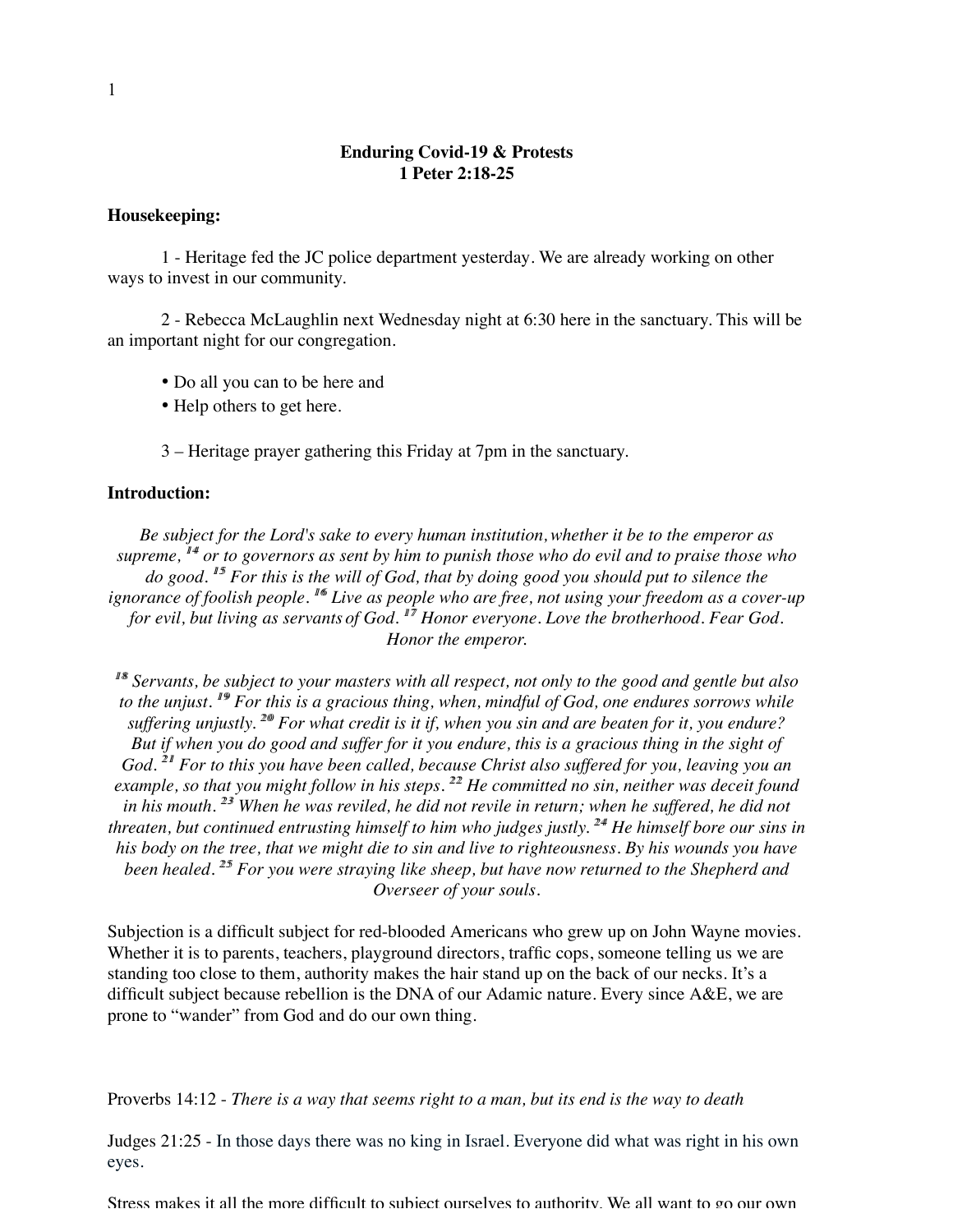Stress makes it all the more difficult to subject ourselves to authority. We all want to go our own ways. Peter's readers, like us, are living in stressful times. They have fled the Roman persecution of Jerusalem only to find themselves living as a minority culture in a strange land.

It would be easy for them to reject their new authority structures for the 'old ways.' Or to outright rebel at the mistreatment levied on them by the Emperor or his representatives.

Peter calls submission to authority the will of God and a good thing (15a). By it, we "*put to silence the ignorance of foolish people"* (15b) who will use our disrespect of authority as a weapon against us.

V 16 – We should not use our freedom as a cover-up for 'evil,' which, in this case, is rebellion against authorities, but, live as servants of God; i.e.,

- a) We recognize human institutions are flawed
- b) Our trust is in God, not the people of these institutions
- c) Our hope is in God also
- d) We know we will give an account to him for the way we live

Instead of rebellion, Christians are called to:

a) Honor everyone – "Honor" = "to value, to revere"

Everyone? "pas". = each, every, any, all, the whole, everyone

How to I honor the police and protestors?

- b) Love the brotherhood how do I love Christians with different opinions?
- c) Fear God God knows my heart; my motivations and sincere thoughts
- d) Honor the emperor  $-$  "Honor" = "to value, to revere"

Covid-19 and the Protests we are witnessing is providing the church with an opportunity to listen to our community, gain wisdom, search the Bible, practice the fruit of the Spirit with each other and seek ministry opportunities outside of the church.

It is a pivotal and can be powerful moment for all of us.

Out of the text's requirement that we **submit,** "*not only to the good and gentle but also the unjust" (18), I have some thoughts on working through the Pandemic and Protests.* **First: Jesus is the Main Thing**

Sometimes the hardest thing to do is keep the main thing, the main thing. It is easy to get sidetracked. It takes a real commitment and effort to keep the main thing, the main thing. Our main thing is Jesus.

- In his band, Jesus had Matthew and Simon. This caused internal conflict.
- He ministered to Jews, Gentiles and women. This caused conflict between he and the disciples.

John 6:66 - *After this many of his disciples turned back and no longer walked with him.*

- Judas betrayed him
- All of the disciples except John,
- Peter denied him
- Thomas doubted him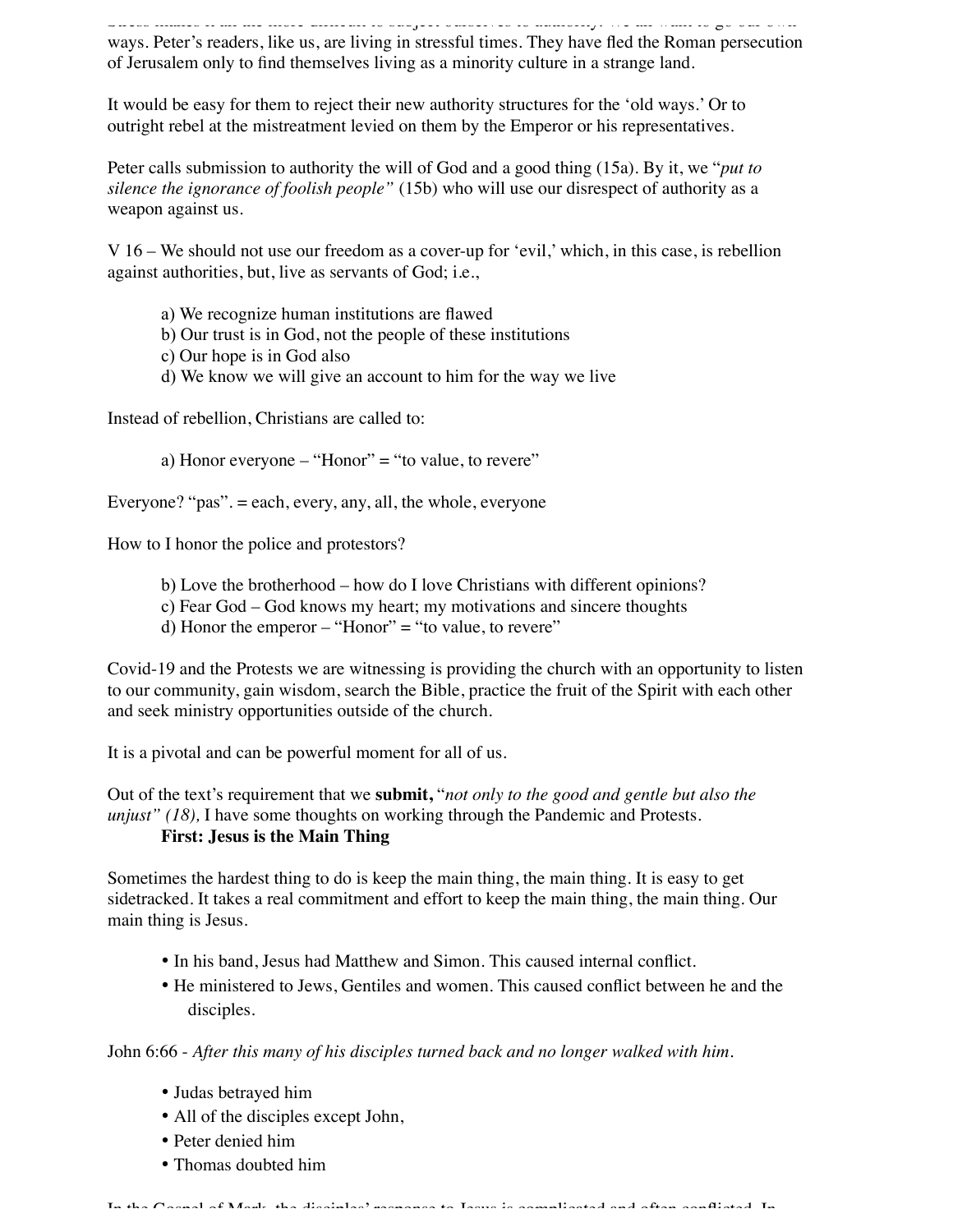In the Gospel of Mark, the disciples' response to Jesus is complicated and often conflicted. In contrast to the religious leaders, who are always portrayed as opposing, testing, accusing, and plotting against Jesus (2:6-8; 16, 18, 24; 3:2, 6, 22, 30; 8:11; see also Herod [6:14-16] and Jesus' family [3:21]), the disciples are committed followers. Yet the disciples' understanding of Jesus appears deficient compared to the response of many minor characters who demonstrate great faith (1:40; 2:4-5; 5:22-23, 25-28, 34, 36, 7:25-29).

If you were to compare the disciples' relationship to Jesus's parable of the various types of soil, they are eventually good soil but also demonstrate seed falling along the path and rocky ground.

Their understanding of Jesus and his mission is

a) typified in the progressive healing of a blind man -

Mark 8:23-25 - *And he took the blind man by the hand and led him out of the village, and when he had spit on his eyes and laid his hands on him, he asked him, "Do you see anything?" 24 24 And he looked up and said, "I see people, but they look like trees, walking." 25 25 Then Jesus laid his hands on his eyes again; and he opened his eyes, his sight was restored, and he saw everything clearly.*

b) Jesus's identity – Mark 8:27-16:8

Three times Jesus predicted his death and three times the disciples argued with him. They also argued with him abut being the servant of all, greatness, the blessings of wealth, positions of power and life without suffering.

The disciples had to agree on Jesus and follow him, not themselves or their own preferences.

The way we discuss or disagree about an issue is not Christ-like. It's not the issue. It's me; my attitude. But in it all, God must be first:

Mark 12:30-31 *– And you shall love the Lord your God with all your heart and with all your soul and with all your mind and with all your strength.' 31 31 The second is this: 'You shall love your neighbor as yourself.' There is no other commandment greater than these."*

- a) We must love God
- b) We must love our neighbor
- c) We don't love God if we don't love our neighbor
- d) We can't love our neighbor if we don't first love God (Any solution to the world's problems that doesn't consider God, isn't really loving our neighbor). We must be Christ-centric people in all of our solutions.

1 Corinthians 8:1-3 - *Now concerning food offered to idols: we know that "all of us possess knowledge." This "knowledge" puffs up, but love builds up. 2 2 If anyone imagines that he knows something, he does not yet know as he ought to know. 3 3 But if anyone loves God, he is known by God*.

a) Knowledge puffs up

Puffs  $up = to be proud$ 

## b) Love builds up

1 Corinthians 4:1-6 - *This is how one should regard us, as servants of Christ and stewards of the mysteries of God. 2 2 Moreover, it is required of stewards that they be found faithful. 3 3 But with me it is a very small thing that I should be judged by you or by any human court. In fact, I do not even judge myself. 4 4 For I am not aware of anything against myself, but I am not thereby*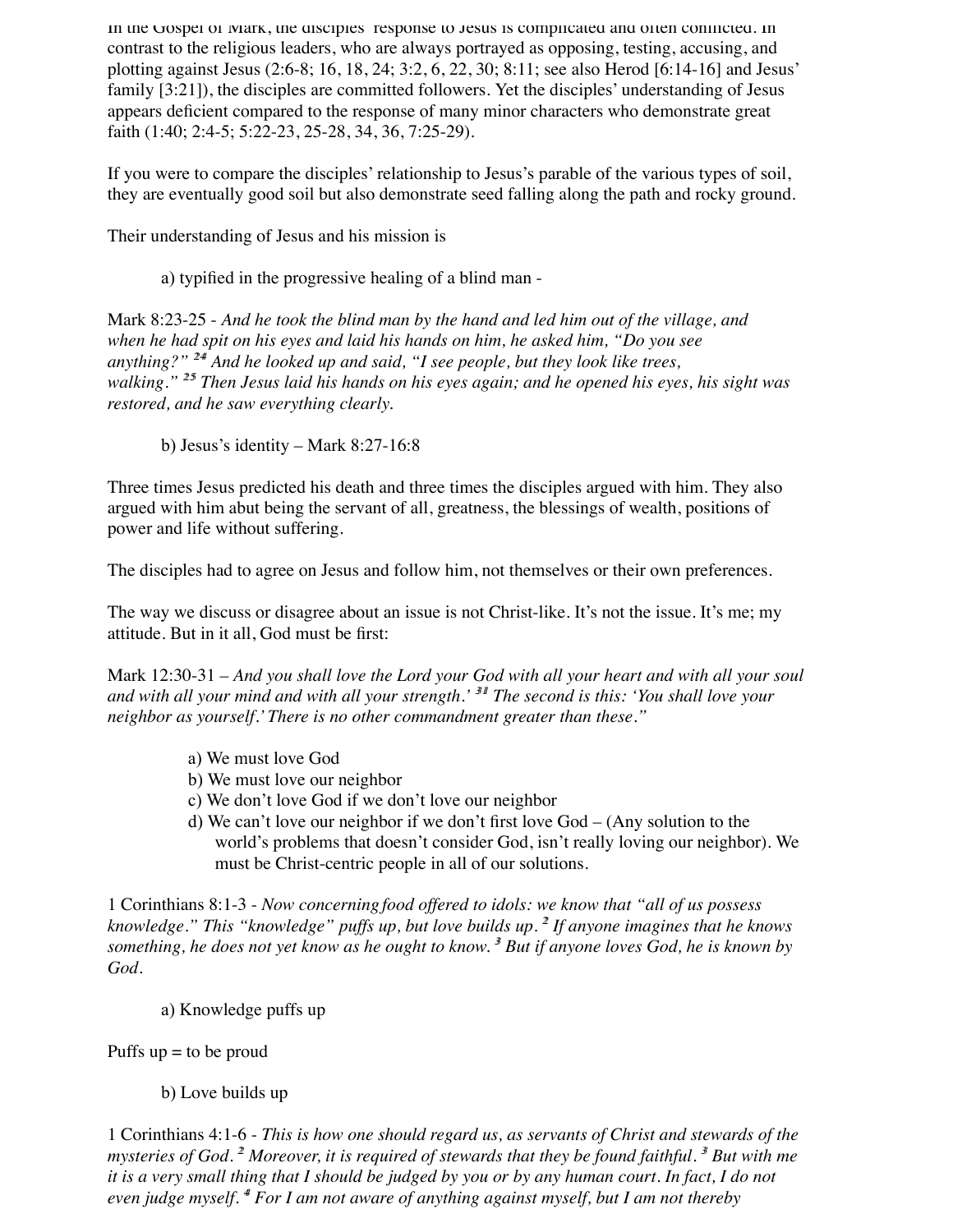*acquitted. It is the Lord who judges me. 5 5 Therefore do not pronounce judgment before the time, before the Lord comes, who will bring to light the things now hidden in darkness and will disclose the purposes of the heart. Then each one will receive his commendation from God.*  $\overline{^6}I$ *have applied all these things to myself and Apollos for your benefit, brothers, that you may learn by us not to go beyond what is written, that none of you may be puffed up in favor of one against another.* 

## **Second: There is a Difference Between Revelation and Wisdom**

The Bible is explicitly clear about some issues –

- 1 You shall have no other gods before me.
- 2 You shall not make for yourself a carved image,
- 3 You shall not take the name of the Lord your God in vain,
- 4 Remember the Sabbath day, to keep it holy.
- 5 Honor your father and your mother,
- 6 You shall not murder.
- 7 You shall not commit adultery.
- 8 You shall not steal.
- 9 You shall not bear false witness against your neighbor.
- 10 You shall not covet

# ILL – \* Paying taxes is a law issue but a flat tax or otherwise is a wisdom issue. • Intimacy outside of marriage is wrong. But how do we lower teen pregnancy rates?

In wisdom issues, there is freedom of conscience and we must leave room for disagreement.

**ILL** – Baptists, Conscience & Disestablishmentarianism. (With "anti" as a prefix, It used to be the longest word in the dictionary, but now '*pneumonoultramicroscopicsilicovolcanoconiosis*' is the longest word).

Anglican / Church of England: Maryland, New York, North Carolina, South Carolina, Virginia Puritan / Congregational Church: Connecticut, Massachusetts, New Hampshire No Official Church: Delaware, Georgia, New Jersey, Pennsylvania, Rhode Island

The colonial governor of Virginia in 1617 declared it a crime not to go to church on Sundays and Holidays.

First charter of Virginia (1830) - *"Every Person should go to church, Sundays and Holidays, or lye Neck and Heels that Night, and be a Slave to the Colony the following Week; for the second Offence, he should be a Slave for a Month; and for the third, a Year and a Day."*

Baptists came into existence in the 1630's and suffered immense persecution, even after the 1689 Act of Toleration. We came to America to enjoy religious freedom but found that stateestablished religion was as bad as in England. Baptists then worked to disestablish state religions.

Maturity values competing truths in mind and heart.

Wisdom knows if, when and how to speak to an issue.

Ecclesiastes 3:1-8 - *For everything there is a season, and a time for every matter under heaven: 2 2 a time to be born, and a time to die; a time to plant, and a time to pluck up what is planted; 3 3 a time to kill, and a time to heal; a time to break down, and a time to build up; 4 4 a time to weep, and a time to laugh; a time to mourn, and a time to dance; 5 5 a time to cast away stones, and a time to gather stones together; a time to embrace, and a time to refrain from embracing; 6 6 a time to seek, and a time to lose; a time to keep, and a time to cast away; 7 7 a time to tear, and a time to*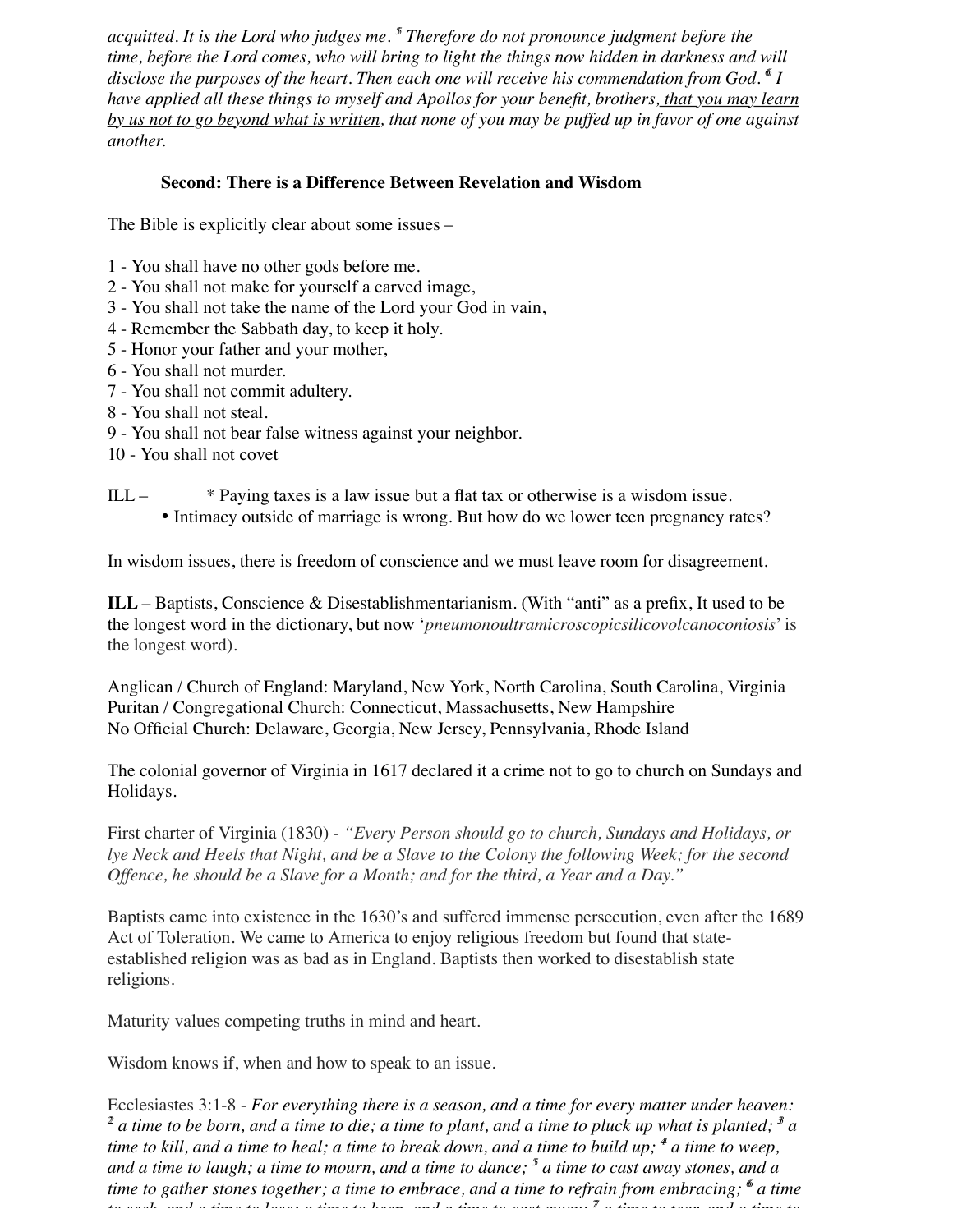*to seek, and a time to lose; a time to keep, and a time to cast away; 7 7 a time to tear, and a time to sew; a time to keep silence, and a time to speak; 8 8 a time to love, and a time to hate; a time for war, and a time for peace.*

Wisdom respects time.

## **Three: We Must Make Room for Christian Liberty**

What is happening now in America is not an "us" or "them" issue but a "we" issue. Many issues are like this. They are not one or the other but somewhere in between.

Romans 14:1-12 - *As for the one who is weak in faith, welcome him, but not to quarrel over opinions. 2 2 One person believes he may eat anything, while the weak person eats only vegetables. 3 3 Let not the one who eats despise the one who abstains, and let not the one who abstains pass judgment on the one who eats, for God has welcomed him. 4 4 Who are you to pass judgment on the servant of another? It is before his own masterthat he stands or falls. And he will be upheld, for the Lord is able to make him stand.*<sup>5</sup> One person esteems one day as better *than another, while another esteems all days alike. Each one should be fully convinced in his own mind. 6 6 The one who observes the day, observes it in honor of the Lord. The one who eats, eats in honor of the Lord, since he gives thanks to God, while the one who abstains, abstains in honor of the Lord and gives thanks to God. 7 7 For none of us lives to himself, and none of us dies to himself. 8 8 For if we live, we live to the Lord, and if we die, we die to the Lord. So then, whether* we live or whether we die, we are the Lord's. <sup>9</sup> For to this end Christ died and lived again, that *he might be Lord both of the dead and of the living.* <sup>10</sup> Why do you pass judgment on your *brother? Or you, why do you despise your brother? For we will all stand before the judgment seat of God;* <sup>*<sup>11</sup></sup> for it is written, "As I live, says the Lord, every knee shall bow to me, and every*</sup> *tongue shall confess to God.*" <sup>12</sup> So then each of us will give an account of himself to God.

Our social media age refuses to recognize conscience's obligation to God and Christian liberty.

**ILL** – Baptists, Conscience & Disestablishmentarianism. (With "anti" as a prefix, It used to be the longest word in the dictionary, but now '*pneumonoultramicroscopicsilicovolcanoconiosis*' is the longest word).

Anglican / Church of England: Maryland, New York, North Carolina, South Carolina, Virginia Puritan / Congregational Church: Connecticut, Massachusetts, New Hampshire No Official Church: Delaware, Georgia, New Jersey, Pennsylvania, Rhode Island

The colonial governor of Virginia in 1617 declared it a crime not to go to church on Sundays and Holidays.

First charter of Virginia (1830) - *"Every Person should go to church, Sundays and Holidays, or lye Neck and Heels that Night, and be a Slave to the Colony the following Week; for the second Offence, he should be a Slave for a Month; and for the third, a Year and a Day."*

Baptists came into existence in the 1630's and suffered immense persecution, even after the 1689 Act of Toleration. We came to America to enjoy religious freedom but found that stateestablished religion was as bad as in England. Baptists then worked to disestablish state religions.

## **Fourth: We Should Defer to and Protect One Another**

1 Corinthians 12:14-26 - *For the body does not consist of one member but of many. 15 15 If the foot should say, "Because I am not a hand, I do not belong to the body," that would not make it any* less a part of the body. <sup>16</sup> And if the ear should say, "Because I am not an eye, I do not belong to *the body," that would not make it any less a part of the body. 17 17 If the whole body were an eye, where would be the sense of hearing? If the whole body were an ear, where would be the sense of*